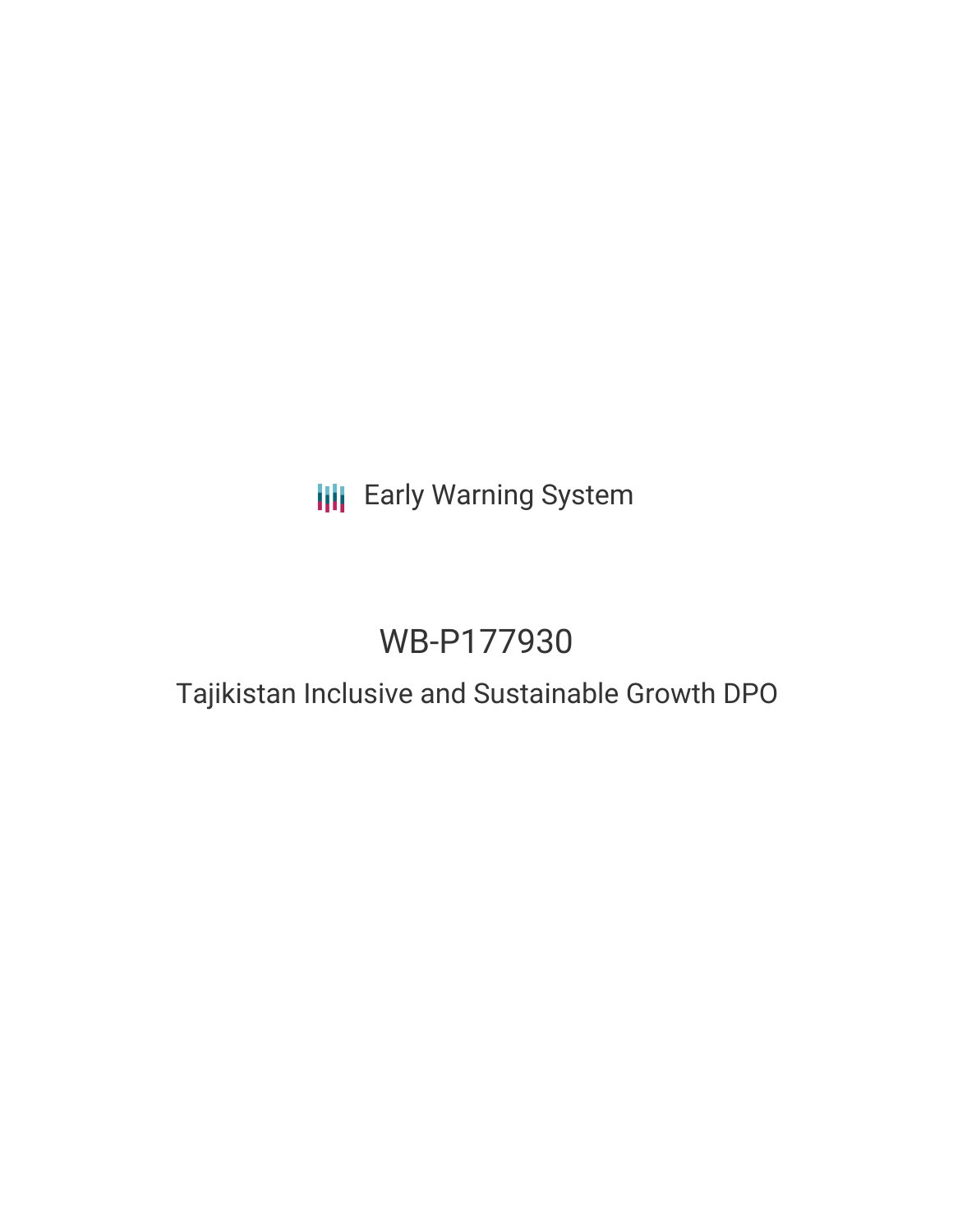

### **Quick Facts**

| <b>Countries</b>               | Tajikistan         |
|--------------------------------|--------------------|
| <b>Financial Institutions</b>  | World Bank (WB)    |
| <b>Status</b>                  | Proposed           |
| <b>Bank Risk Rating</b>        |                    |
| <b>Borrower</b>                | Government         |
| <b>Sectors</b>                 | Law and Government |
| <b>Investment Amount (USD)</b> | \$50.00 million    |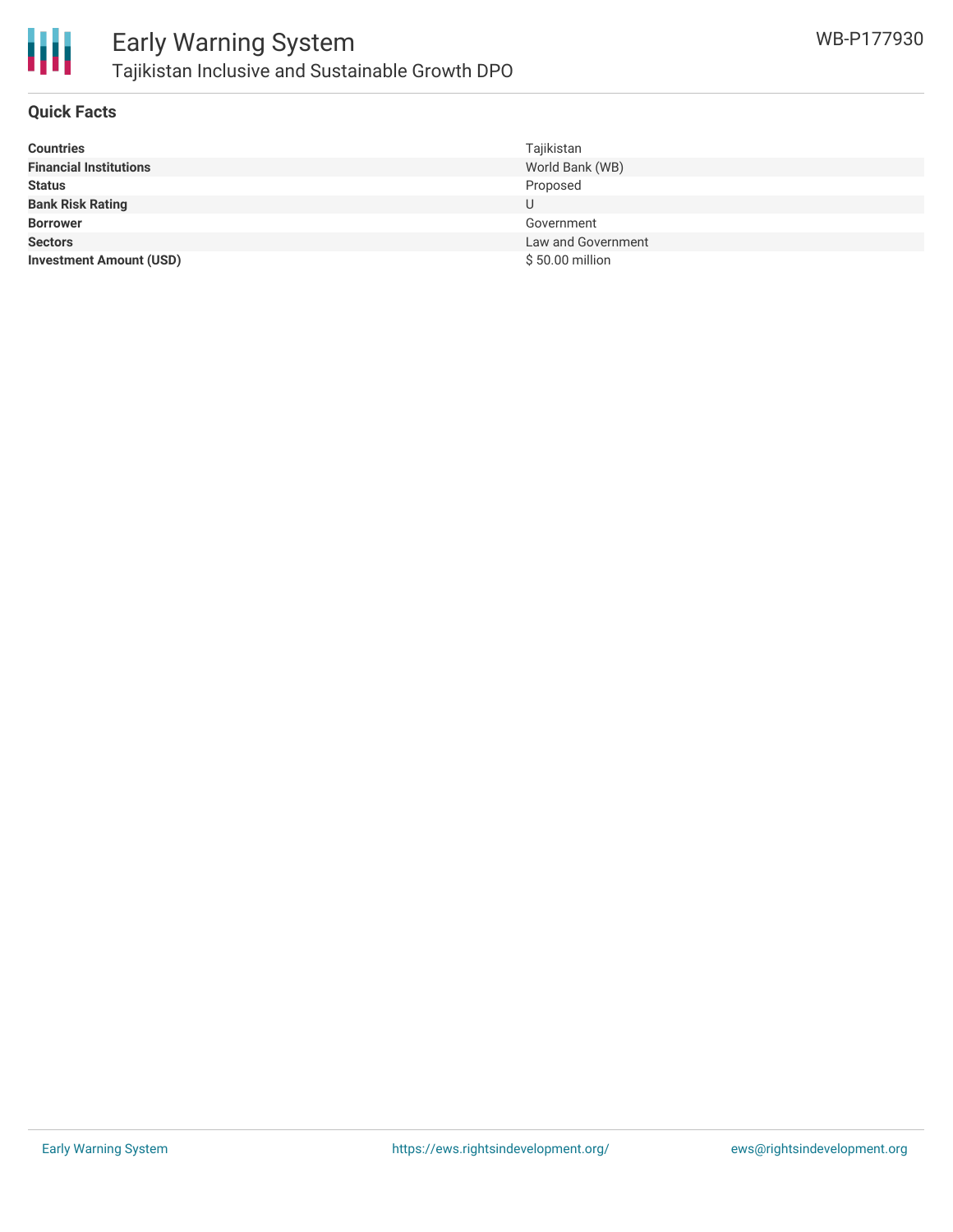

## **Project Description**

No data is available by the time of disclosure, however, the Program Development Objective is to unleash Tajikistan's binding constraints for inclusive and sustainable development.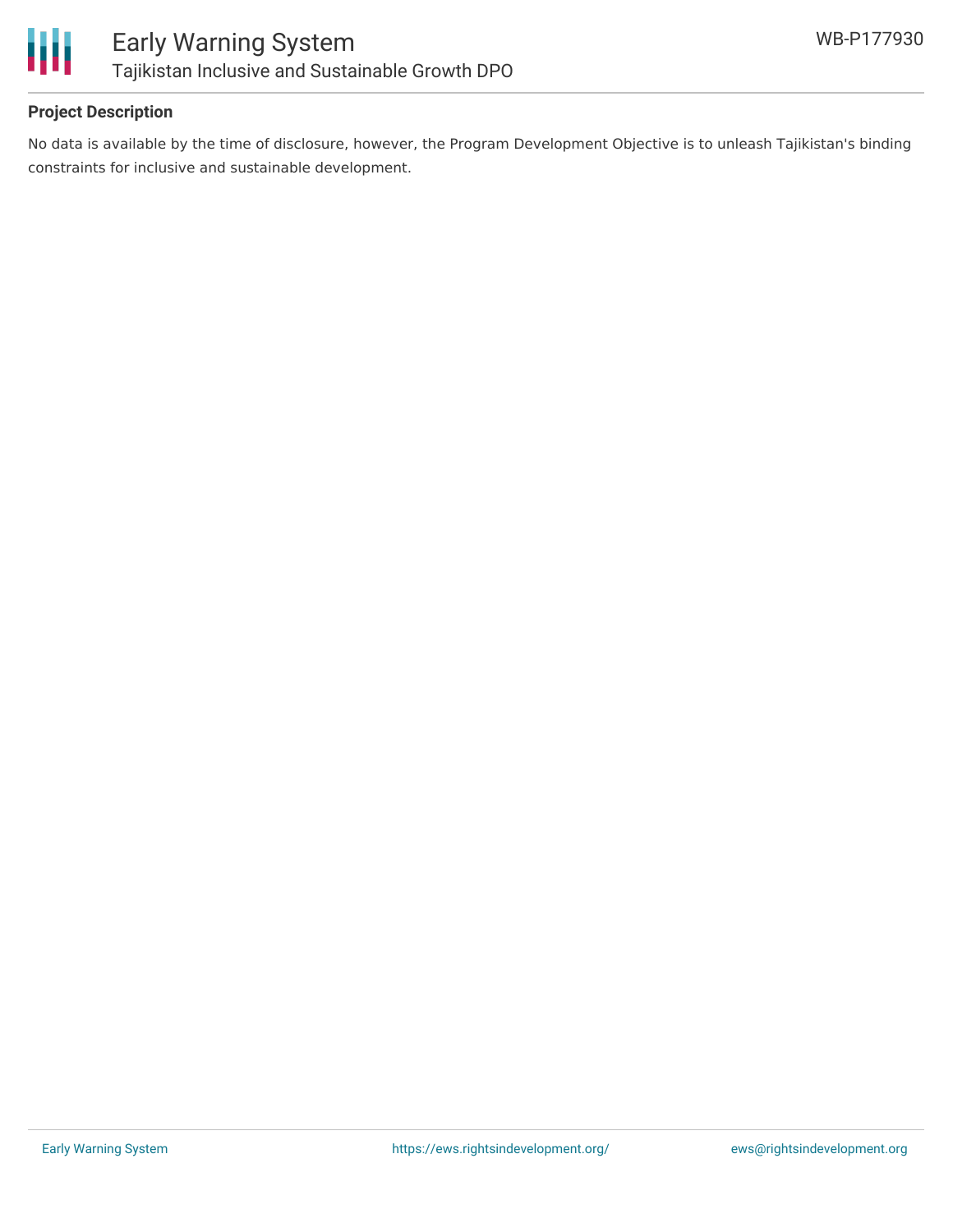

## Early Warning System Tajikistan Inclusive and Sustainable Growth DPO

## **Investment Description**

World Bank (WB)